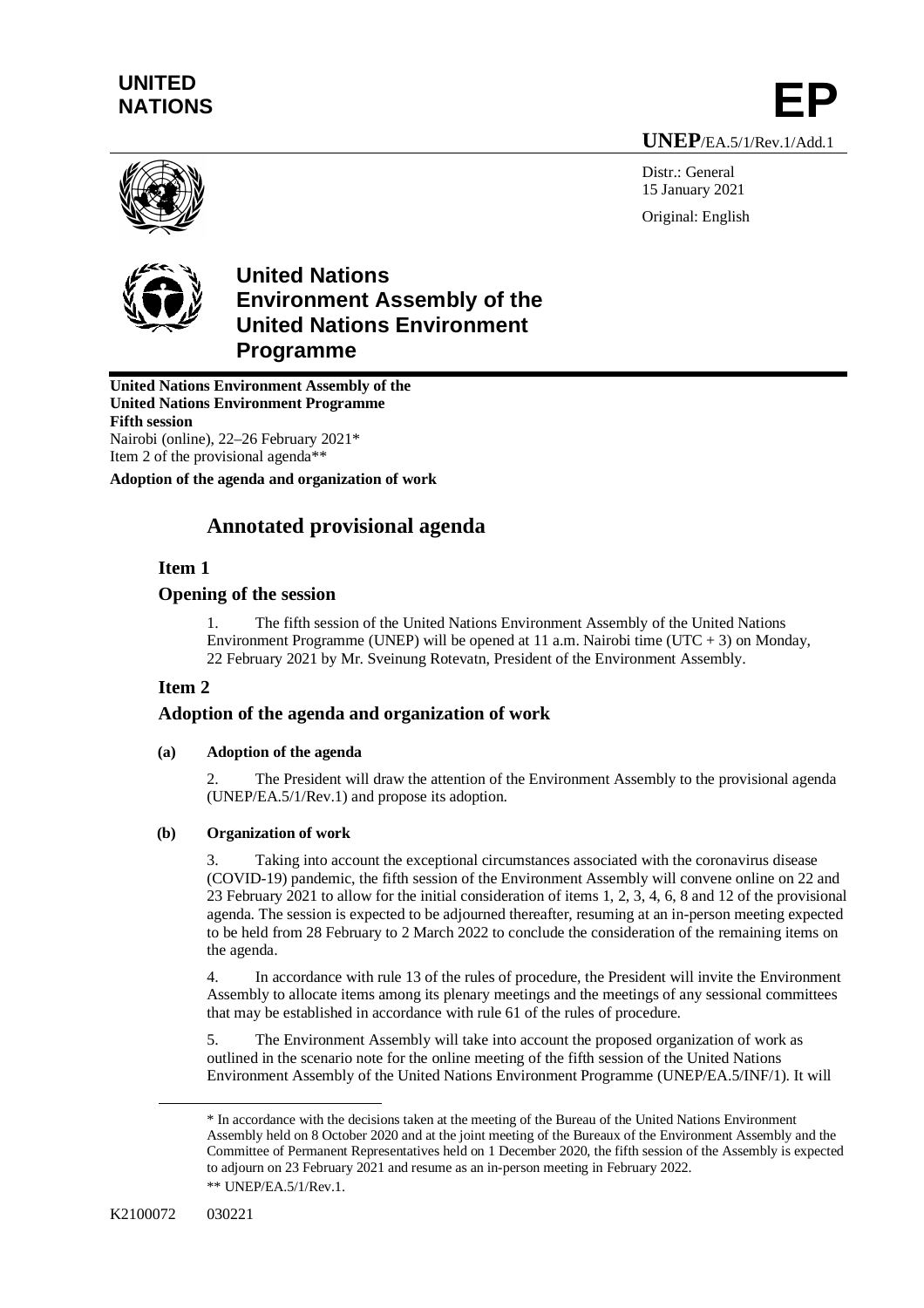also take into account any draft resolutions and draft decisions prepared by the Committee of Permanent Representatives to UNEP for consideration and possible adoption by the Assembly.

## **Item 3**

## **Credentials of representatives**

In accordance with rule 17 of the rules of procedure, the Bureau of the Environment Assembly will report to the Assembly at its first plenary meeting on the credentials of representatives in attendance.

### **Item 4**

#### **Report of the Committee of Permanent Representatives**

7. At its first plenary meeting, the Environment Assembly is expected to consider the report of the Committee of Permanent Representatives (UNEP/EA.5/INF/2). The Chair of the Committee will present the report, which will include draft resolutions approved at the fifth meeting of the Open-ended Committee of Permanent Representatives. The Environment Assembly is then expected to consider draft resolutions and decisions as recommended by the Committee of Permanent Representatives, with a view to adopting them, and defer any outstanding items to its resumed session in February 2022.

## **Item 5**

#### **International environmental policy and governance issues**

8. Under this item, the Environment Assembly will consider issues and proposals pertaining to the theme of its fifth session, "Strengthening actions for nature to achieve the Sustainable Development Goals". Additional issues may be considered under this item, in accordance with previous practice or at the request of an authority entitled to propose items under paragraph 1 of rule 9 of the rules of procedure.

#### **Item 6**

#### **Programme of work and budget, and other administrative and budgetary issues**

Under this item, the Environment Assembly is expected to focus on the conclusions reached at the fifth meeting of the Open-ended Committee of Permanent Representatives and approve the proposed medium-term strategy for the period 2022–2025 (UNEP/EA.5/3) and the proposed programme of work and budget for the biennium 2022–2023 (UNEP/EA.5/3/Add.1).

10. The Environment Assembly may also wish to consider other relevant administrative and budgetary issues.

#### **Item 7**

#### **Stakeholder engagement**

11. Under this item, the Environment Assembly will consider contributions from stakeholders to the Assembly.

#### **Item 8**

## **Contributions to the meetings of the high-level political forum on sustainable development and implementation of the environmental dimension of the 2030 Agenda for Sustainable Development**

12. In accordance with Environment Assembly resolution 3/3 on contributions of the United Nations Environment Assembly to the high-level political forum on sustainable development, the Assembly may wish to request the Committee of Permanent Representatives to consider and approve a written contribution to the forthcoming meeting of the forum. The meeting, scheduled to be held from 6 to 15 July 2021, will be organized under the auspices of the Economic and Social Council at the ministerial level with the theme "Sustainable and resilient recovery from the COVID-19 pandemic that promotes the economic, social and environmental dimensions of sustainable development: building an inclusive and effective path for the achievement of the 2030 Agenda in the context of the decade of action and delivery for sustainable development".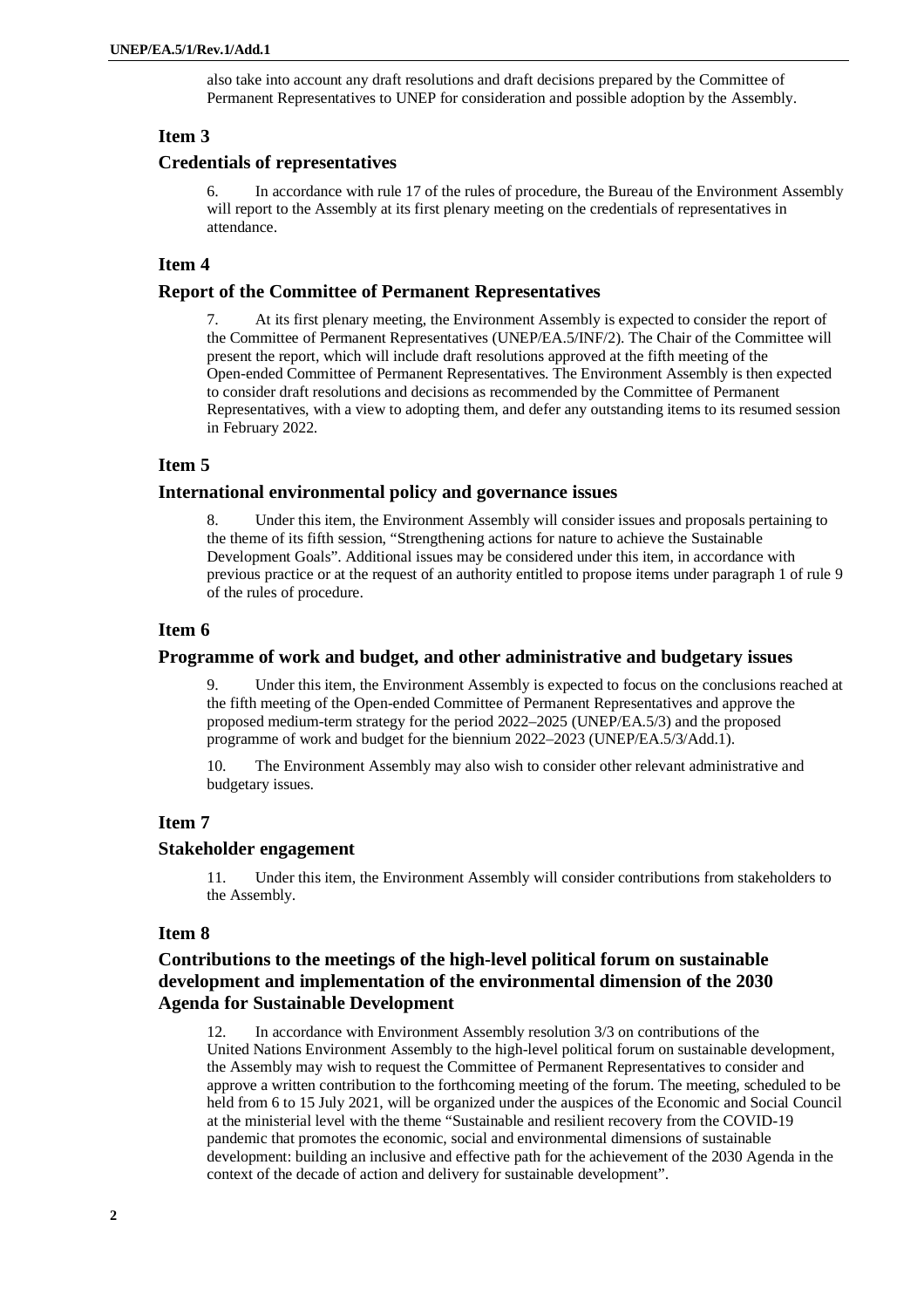## **Item 9**

## **Commemoration of the creation of the United Nations Environment Programme by the United Nations Conference on the Human Environment held in Stockholm from 5 to 16 June [1972](#page-2-0)<sup>1</sup>**

13. Under this item, the Environment Assembly may wish to consider the commemoration of the creation of UNEP by the United Nations Conference on the Human Environment held in Stockholm from 5 to 16 June 1972, in accordance with paragraph 8 of Environment Assembly decision 4/2.

## **Item 10**

## **High-level segment**

14. The high-level segment will address the overarching theme "Strengthening actions for nature to achieve the Sustainable Development Goals". The segment is expected to take place at the resumed meeting of the fifth session of the Assembly on a date to be decided on at the online meeting of the Assembly in February 2021 and to consist of an opening plenary with statements by key dignitaries, leadership dialogues, a multi-stakeholder dialogue and a closing plenary meeting. Discussions will be supported by a report of the Executive Director on the theme of the fifth session that will be made available at least six weeks before the in-person resumed session of the fifth session of the Environment Assembly.

### **Item 11**

#### **Provisional agenda and dates of the sixth session of the Environment Assembly**

15. Under this item, the Environment Assembly may wish to consider and agree on the provisional agenda and dates of its sixth session.

#### **Item 12**

#### **Adoption of the resolutions, decisions and outcome document of the session**

16. Under this item, during the online and in-person meetings of the fifth session of the Environment Assembly, as relevant, the President is expected to invite the chairs of the sessional committees and working parties to report on the outcomes of their respective work, including on agreements reached on draft resolutions and draft decisions. In addition, the President may present a consensual message or statement emanating from the online meeting and a ministerial declaration from its high-level segment at the resumed meeting. The Environment Assembly may wish to consider and adopt these outcomes, as applicable.

#### **Item 13**

#### **Election of officers**

17. At its final plenary meeting, in accordance with rule 18 of the rules of procedure, the Environment Assembly will elect a president, eight vice-presidents and a rapporteur from among its members. The President is expected to be nominated from an African State and the Rapporteur from an Eastern European State. The eight Vice-Presidents will include one officer nominated from an African State, two from Asia-Pacific States, one from an Eastern European State, two from Latin American and Caribbean States and two from Western European and other States. The election is expected to be conducted by acclamation on the basis of a list of nominees received from each region by the President of the Assembly before the last plenary meeting of the fifth session.

#### **Item 14**

#### **Other matters**

18. Under this item, the Environment Assembly may wish to consider any other matters related to its work.

<span id="page-2-0"></span><sup>&</sup>lt;sup>1</sup> Supplementary item recommended for consideration in accordance with rule 11 of the rules of procedure, to be considered at the resumed substantive session, or by another process, should the Environment Assembly so decide.